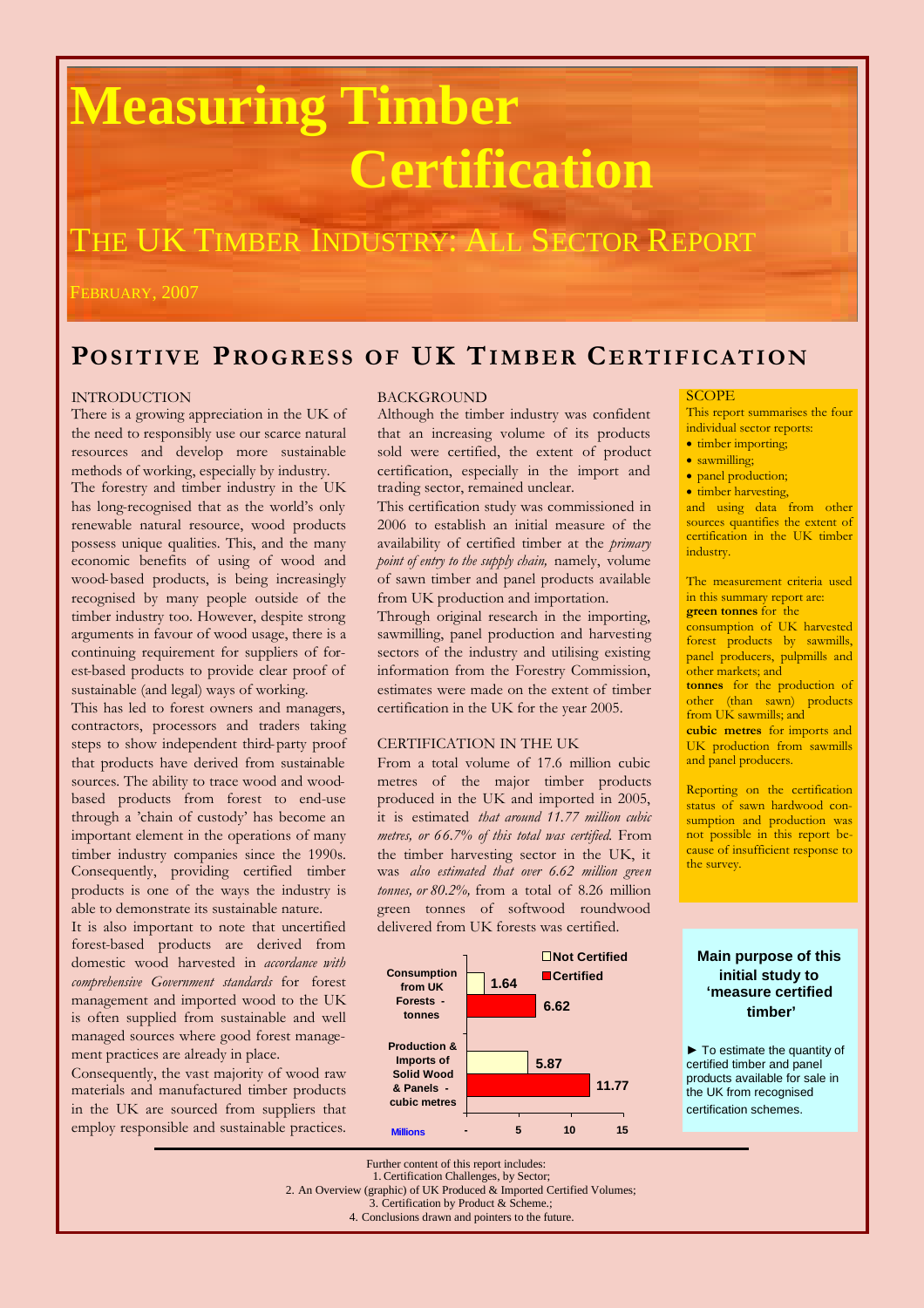#### *Summary Report*

### Certification Challenges, by Sector UK Harvesting UK Panel Production

The proportion of *certified* softwood roundwood harvested in 2005 was estimated to have reached 80.2%, which consisted of 100% certification in the public sector and a level of 59.0% in the private sector. As more private sector roundwood - and proportionately less public sector roundwood - is harvested, certification will only continue to grow if certified private sector roundwood harvested increases at a faster rate than other sources and/or the area of certified private sector woodland increases. For 2006, estimates made before the close of the year suggested that growth of certification would continue, albeit marginally, (see the separate sector report on Harvesting). Continued growth of certification in the harvesting sector will be a reflection of the success of the UK Woodland Assurance Standard and the various certification schemes to bring smaller privately owned woodlands into the certification fold. The relatively strong and swift development of certification in this sector is as a result of the public estate and the larger private forest owners embracing the concept and its requirements. The ability to increase levels of certified roundwood from UK forests much above the 80% level through measures aimed at smaller private owners is the challenge ahead.

### UK Sawmilling

The proportion of *certified* sawn softwood and other sawmill products, such as chips, bark and sawdust from UK sawmills was estimated to be 70.8% of production in 2005. The future development of certified production from UK sawmills, both of sawn goods and the other sawmill products, will be largely dependent upon the further adoption of certification by smaller sawmills. The dynamics of the UK sawmilling industry in recent years has seen an increasing share of total production accounted for by the larger mills (>25,000m<sup>3</sup> pa) and although this is likely to continue, the increase in the level of certified production due to the greater quantities of certified material from the larger mills will only partially conceal the much lower proportion of certified production available from sawmills producing less than 25,000m<sup>3</sup> pa. As is seen in most other timber industry sectors, the ability of the UK sawmilling industry to offer increasing levels of certified production will depend on whether smaller firms can be persuaded of the benefits that certification can bring. In common with the importing sector, an influential factor will be the future demand from users.

The small cluster of large companies comprising the UK panel production sector provided 100% of their output as *certified* in 2005. This more easily identifiable **production** volume provides evidence and the confidence for buyers in the furniture, construction and other panel products user markets that all of their purchases made from this source are certified .

A relatively high proportion of the raw materials **consumed** by UK panel producers was also certified, at 72% in 2005. This sector, despite having a diverse selection of raw material inputs to their manufacturing processes, is expected to have increased its proportion of certified raw material consumed to 73.2% of the total in 2006. Panel producers are a major consumer of private sector softwood roundwood and the certified proportion of the total tonnage of this material purchased is expected to have grown to 72.1% in 2006, from 71.1% in 2005. The certified proportion of recycled wood fibre is also expected to be higher in 2006 at 77.9% from 76.5% in 2005. Although certification of each of the main material inputs is growing at a similar rate, the fastest growth in certified raw material consumed by panel producers will probably be the consumption of other sawmill products, such as wood chips and bark, rising to a level of 64.2% from 62.6% in 2005.

### Importing & Trading

In 2005, over two-thirds of all wood and wood-based products entering the supply chain for further processing and timber products manufacturing (e.g. timber frame components, truss rafters, windows, flooring) were imported. The extent to which imported products were certified was essential to know in order to measure the overall development of timber certification in the UK. The separate importing and trading sector report reveals that around 56% of solid and panel products imports were certified in 2005. This, according to the companies responding to the research for this report, is likely to have risen to 60% by the end of 2006. Growth of certification is expected in most product groups from 2006 onward, as the demand from timber using markets continues to grow. This demand-pull from users is likely to be of significance in the future development of certification in this sector because, in common with some of the other sectors of the UK timber industry, some of the smaller companies - whilst aware of the environmental issues - still remain unconvinced of the economic benefits of certification.

### The Status of UK Timber Industry Certification, 2005

The summary chart, overleaf, provides a 'one-page' view of the status of certification in the UK timber industry in 2005. The top half of the chart identifies the delivered quantity of softwood roundwood (in 000s green tonnes) from UK forests (and other raw material inputs) to the main UK processing industries. Flowing from UK primary processing into the timber supply chain are the quantified totals of UK produced sawn softwood and panel products (000s cubic metres) and the volumes of the main timber imports that enter the supply chain at this point.

Beneath these identified quantities - represented by the thinner purple coloured bars (to scale) are each of the certified proportions . These proportions are also shown in numeric form at the right hand side of the page.

Only those areas that featured in the certification research carried out for this report are quantified.

**Notes on the Status Chart** [to view chart on screen, click on View" on top menu bar and click again on "Rotate" clockwise - reverse procedure when viewed]

UK Forest & Other Products Consumption in 000s tonnes. Scale:  $1 \text{ cm} = 500 \text{ tonnes}$ 

UK Production in 000s m<sup>3</sup>. UK imports in 000s m<sup>3</sup>. Scale:  $1 \text{ cm} = 1,000 \text{ m}^3$ . Certified Proportion =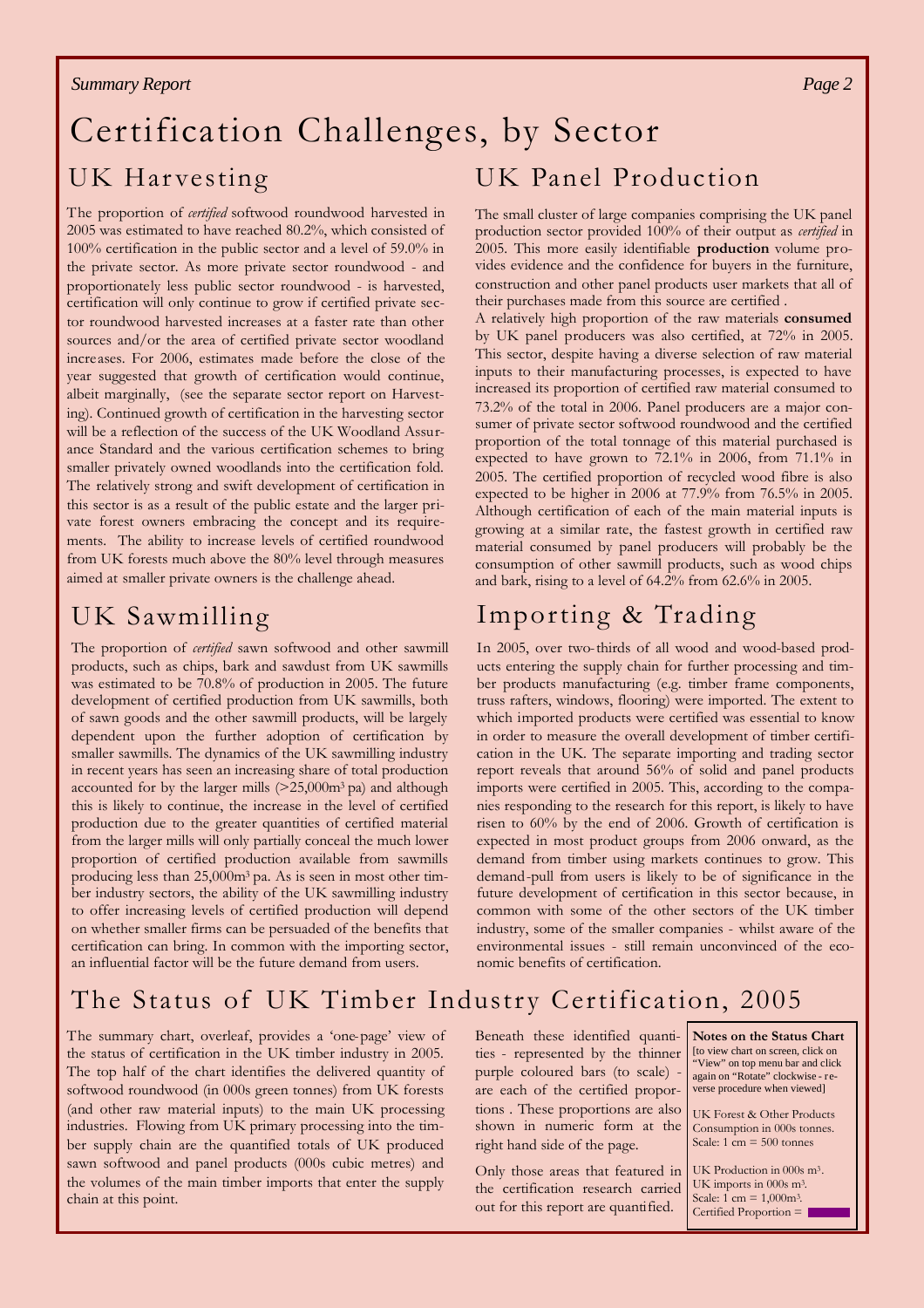